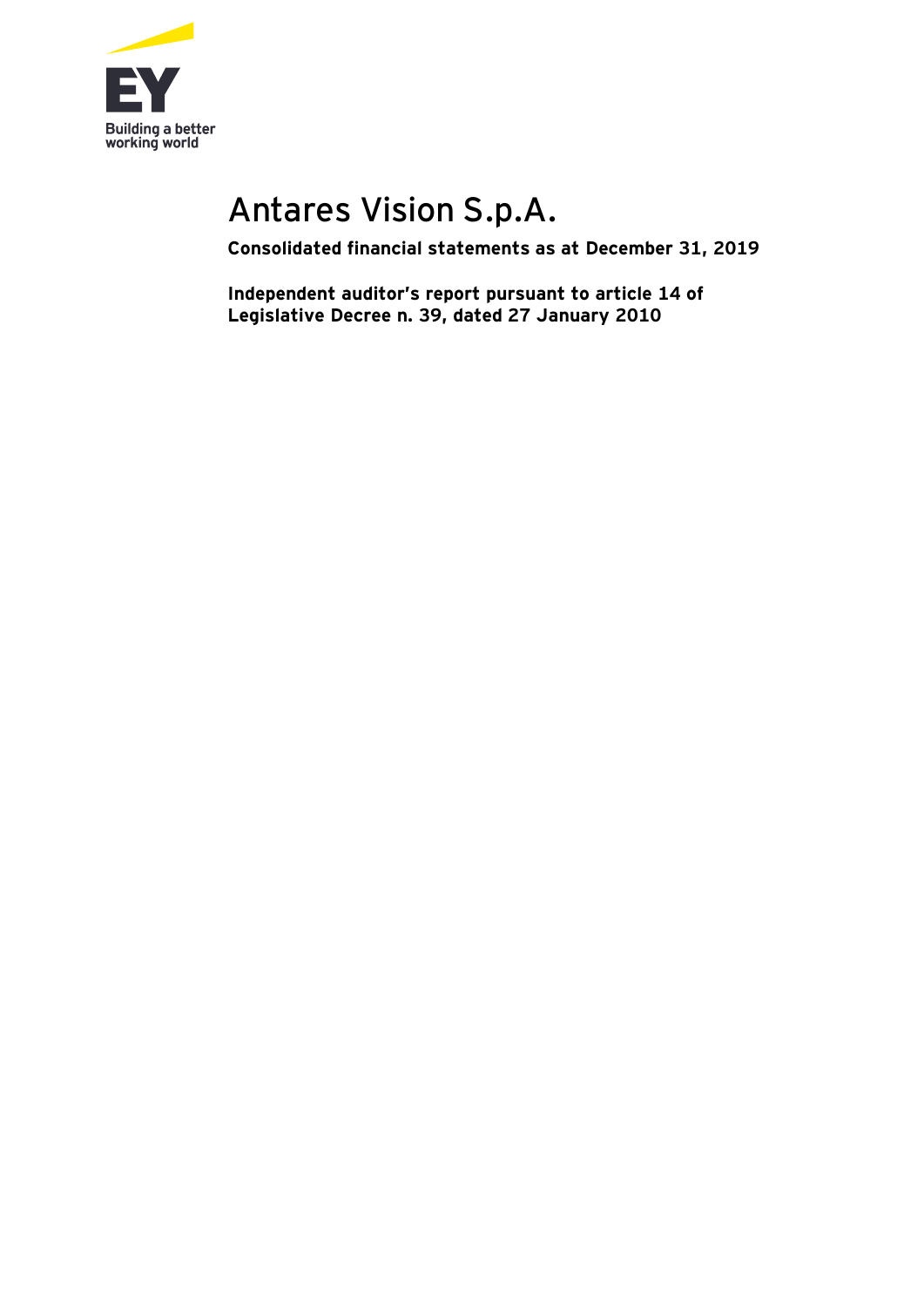

EY S.p.A. Corso Magenta, 29 25121 Brescia

Tel: +39 030 2896111 Fax: +39 030 295437 ey.com

## **Independent auditor's report pursuant to article 14 of Legislative Decree n. 39, dated 27 January 2010 (Translation from the original Italian text)**

To the Shareholders of **Antares Vision S.p.A.**

# **Report on the Audit of the Consolidated Financial Statements**

#### **Opinion**

We have audited the consolidated financial statements of Antares Vision Group (the Group), which comprise the consolidated statement of financial position as at December 31, 2019, and the consolidated statement of income, the consolidated statement of comprehensive income, consolidated statement of changes in equity and consolidated statement of cash flows for the year then ended, and notes to the consolidated financial statements, including a summary of significant accounting policies.

In our opinion, the consolidated financial statements give a true and fair view of the financial position of the Group as at December 31, 2019, and of its financial performance and its cash flows for the year then ended in accordance with International Financial Reporting Standards as adopted by the European Union.

#### **Basis for Opinion**

We conducted our audit in accordance with International Standards on Auditing (ISA Italia). Our responsibilities under those standards are further described in the *Auditor's Responsibilities for the Audit of the Consolidated Financial Statements* section of our report.

We are independent of Antares Vision S.p.A. in accordance with the regulations and standards on ethics and independence applicable to audits of financial statements under Italian Laws. We believe that the audit evidence we have obtained is sufficient and appropriate to provide a basis for our opinion.

#### **Other matter**

The consolidated financial statements of Antares Vision Group disclose the corresponding data of the previous financial year prepared in accordance with the International Financial Reporting Standards. These data derive from the consolidated financial statements as at December 31, 2018 prepared in accordance with the Italian GAAP. The Explanatory note "First time adoption" illustrates the effects of the transition to the International Financial Reporting Standards as adopted by the European Union and includes the reconciliation schedules required by IFRS 1.

#### **Responsibilities of Directors and Those Charged with Governance for the Consolidated Financial Statements**

The Directors are responsible for the preparation of the consolidated financial statements that give a true and fair view in accordance with International Financial Reporting Standards as adopted by the European Union, and, within the terms provided by the law, for such internal control as they determine is necessary to enable the preparation of financial statements that are free from material misstatement, whether due to fraud or error.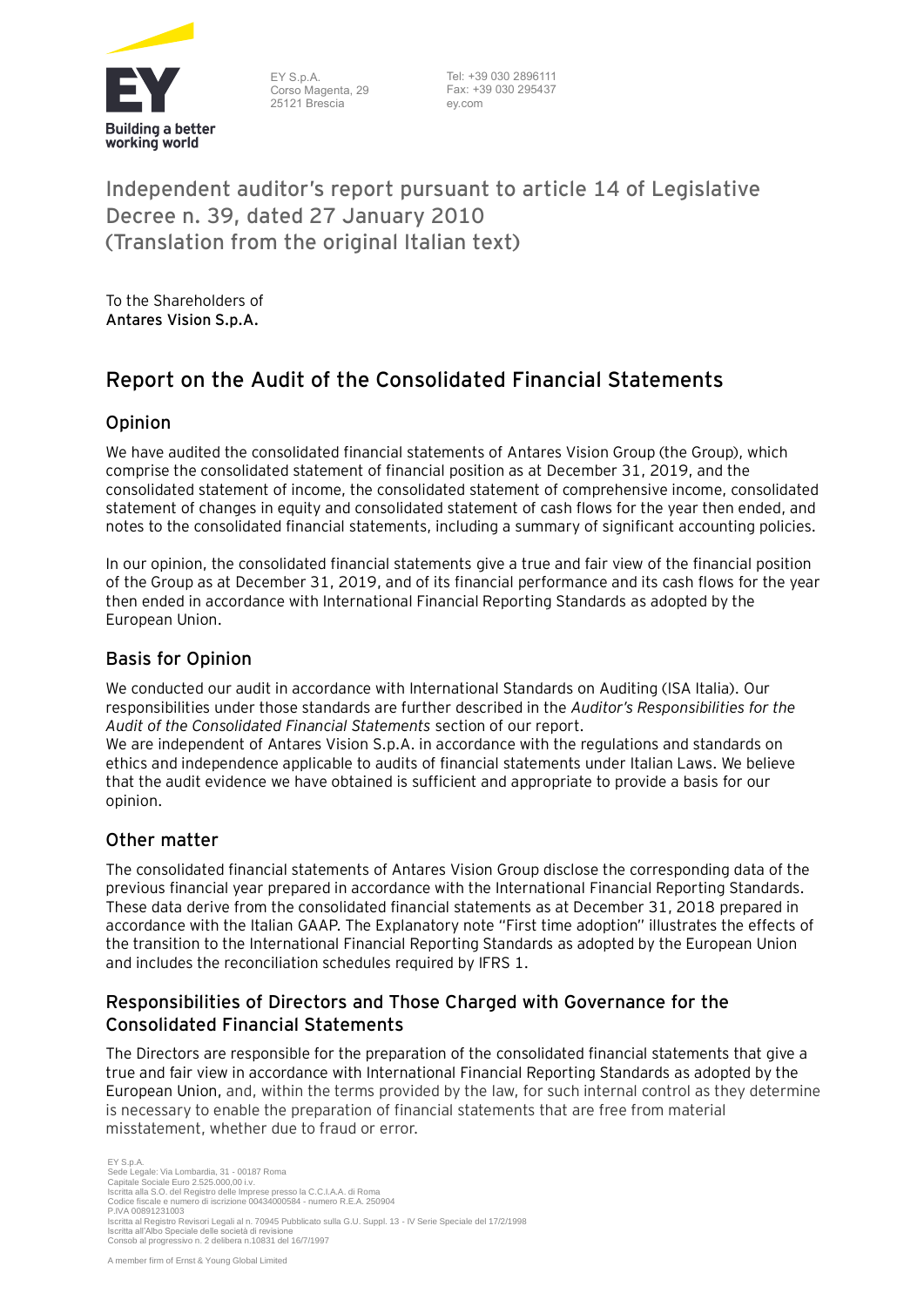

The Directors are responsible for assessing the Group's ability to continue as a going concern and, when preparing the consolidated financial statements, for the appropriateness of the going concern assumption, and for appropriate disclosure thereof. The Directors prepare the consolidated financial statements on a going concern basis unless they either intend to liquidate the Parent Company Antares Vision S.p.A. or to cease operations, or have no realistic alternative but to do so.

The statutory audit committee ("Collegio Sindacale") is responsible, within the terms provided by the law, for overseeing the Group's financial reporting process.

#### **Auditor's Responsibilities for the Audit of the Consolidated Financial Statements**

Our objectives are to obtain reasonable assurance about whether the consolidated financial statements as a whole are free from material misstatement, whether due to fraud or error, and to issue an auditor's report that includes our opinion. Reasonable assurance is a high level of assurance, but is not a guarantee that an audit conducted in accordance with International Standards on Auditing (ISA Italia) will always detect a material misstatement when it exists. Misstatements can arise from fraud or error and are considered material if, individually or in aggregate, they could reasonably be expected to influence the economic decisions of users taken on the basis of these consolidated financial statements.

As part of an audit in accordance with International Standards on Auditing (ISA Italia), we have exercised professional judgment and maintained professional skepticism throughout the audit. In addition:

- we have identified and assessed the risks of material misstatement of the consolidated financial statements, whether due to fraud or error, designed and performed audit procedures responsive to those risks, and obtained audit evidence that is sufficient and appropriate to provide a basis for our opinion. The risk of not detecting a material misstatement resulting from fraud is higher than for one resulting from error, as fraud may involve collusion, forgery, intentional omissions, misrepresentations, or the override of internal control;
- we have obtained an understanding of internal control relevant to the audit in order to design audit procedures that are appropriate in the circumstances, but not for the purpose of expressing an opinion on the effectiveness of the Group's internal control;
- we have evaluated the appropriateness of accounting policies used and the reasonableness of accounting estimates and related disclosures made by the Directors;
- we have concluded on the appropriateness of Directors' use of the going concern basis of accounting and, based on the audit evidence obtained, whether a material uncertainty exists related to events or conditions that may cast significant doubt on the Group's ability to continue as a going concern. If we conclude that a material uncertainty exists, we are required to draw attention in our auditor's report to the related disclosures in the financial statements or, if such disclosures are inadequate, to consider this matter in forming our opinion. Our conclusions are based on the audit evidence obtained up to the date of our auditor's report. However, future events or conditions may cause the Group to cease to continue as a going concern;
- we have evaluated the overall presentation, structure and content of the consolidated financial statements, including the disclosures, and whether the consolidated financial statements represent the underlying transactions and events in a manner that achieves fair presentation.
- we have obtained sufficient appropriate audit evidence regarding the financial information of the entities within the Group to express an opinion on the consolidated financial statements. We are responsible for the direction, supervision and performance of the group audit. We remain solely responsible for our audit opinion.